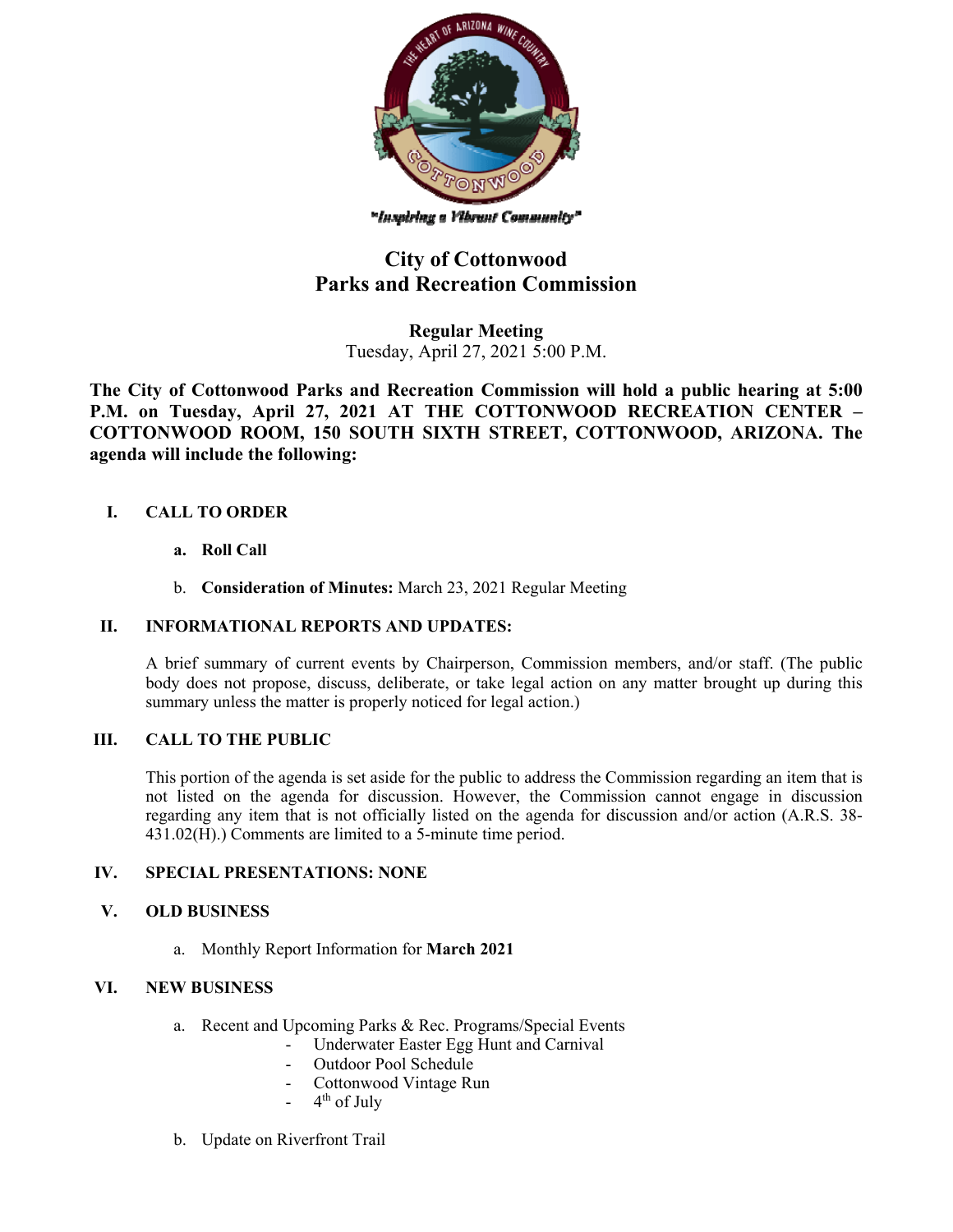

"Inspiring a Vibrant Community"

- c. Pick your Playground Campaign
- d. Future Agenda Items Suggestions

## **VII. ADJOURNMENT**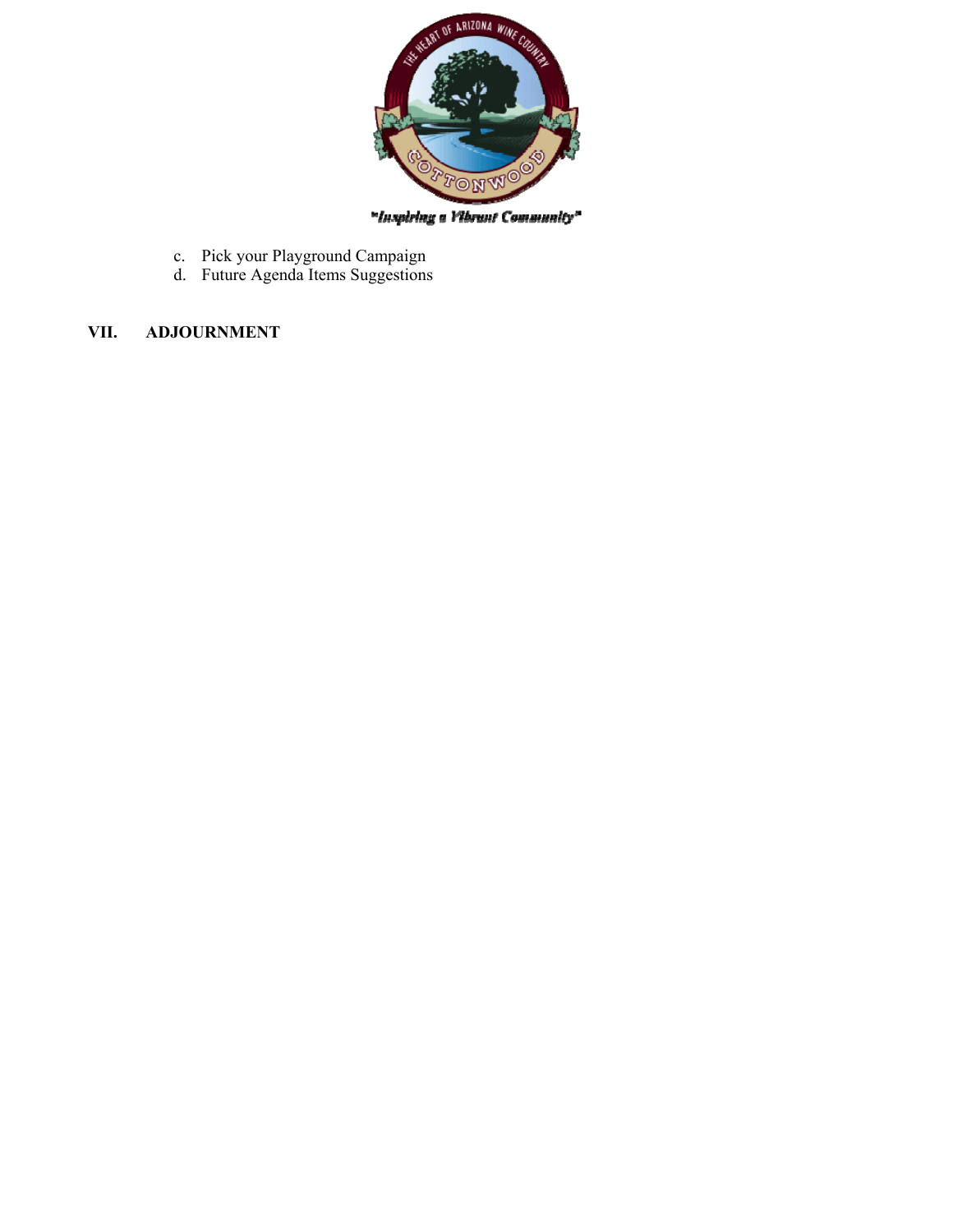# SUMMARY OF THE MINUTES OF THE COTTONWOOD PARKS AND RECREATION COMMISSION March 23, 2021

Present: Absent:

Ann Shaw, Chair Christopher Young Doug Hulse Donna Fulton Kimberly Bird Edna Ahrens, Vice-Chair Paul Anderson

Also Present: Jak Teel, Parks and Recreation Manager Rudy Rodriguez, Deputy City Manager Julia Root, Administrative Services and Senior Programming

### CALL TO ORDER

Commissioner Shaw called the meeting to order at 5:00 pm in the Cottonwood Recreation Center Cottonwood Room.

#### MINUTES – October 27, 2020 REGULAR MEETING

Commissioner Shaw asked for consideration of the minutes of the October 27, 2020 meeting. Commissioner Anderson motioned to approve the minutes as written. Commissioner Hulse seconded the motion. Motion carried unanimously.

### CALL TO THE PUBLIC

(This portion of the agenda is set aside for the public to address the Commission regarding an item that is not listed on the agenda for discussion. However, the Commission cannot engage in discussion regarding any item that is not officially listed on the agenda for discussion and/or action (A.R.S. 38-431.02(H).) Comments are limited to a 5-minute time period.)

None.

#### OLD BUSINESS

### A. MONTHLY REPORT INFORMATION FOR FEBRUARY 2021

Jak Teel, Parks and Recreation Manager, discussed the February 2021 Monthly report and stated that it was a good month in cost recovery efforts at 48%. Especially compared to February 2020, which was pre-pandemic and although utilities have yet to be included this month it is still comparable to last year. Memberships are also back on the rise at 374 in memberships with 85 being renewals with the remaining being new memberships. Gas and electric finally leveling out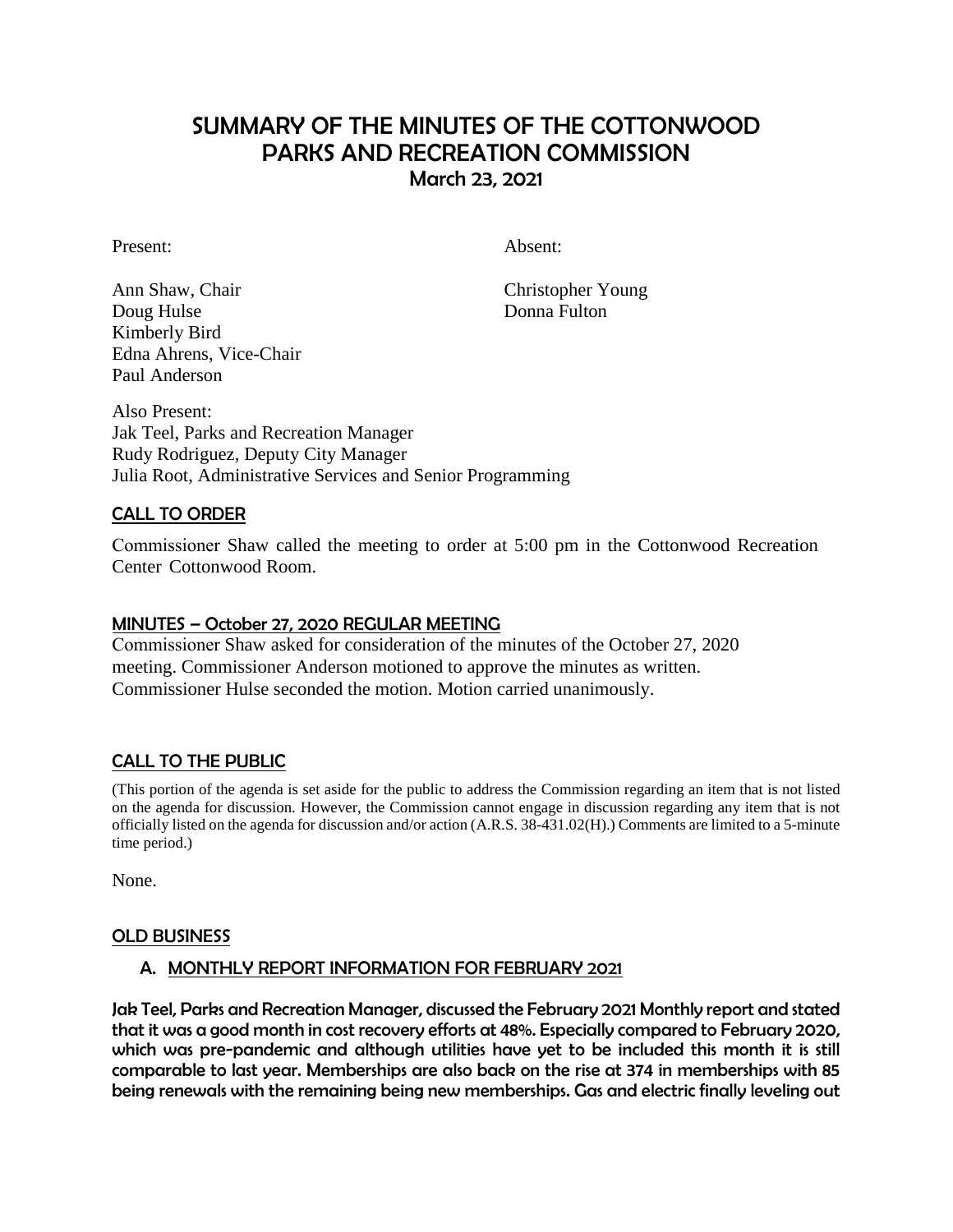due to upgrades with hvac and creating operational hours for cooling and heating. However, the cooling system will be used a lot more as the summer approaches.

Commissioner Ahrens inquired about previous operation standards for the heating and cooling of the building. Mr. Teel described that they were really none. However, with the updates they have been able to create zones within the building with occupied and unoccupied times. It is an ongoing project to zone out the remainder of the facility which will help create cost effective savings in specific areas. In the past the City used specific software to control room temps that was going unutilized. With Went live in middle of February 2021 hoping it will reduce costs. Commissioner Shaw stated that we'll keep an eye to make sure that costs are being saved.

#### NEW BUSINESS

#### A. RECENT AND UPCOMING PARKS & REC. PROGRAMS / SPECIAL EVENTS

#### Youth Sports

Mr. Teel gave updates about Youth Sports and stated that the City of Cottonwood was unable to run youth sports program at this time. However, the Parks and Recreation Department has partnered with local who runs Showtime Sports, a basketball program, to utilize outdoor courts from now until the end of April and this has so far been a success.

Little league scheduled to start up soon. Tournaments starting this weekend. Sold out and rain might deter the game. Volleyball tournament, not league, in the works to start soon.

Commissioner Kelley inquired how this effects public gathering in public spaces. Mr. Teel explained that individuals or groups with more than 50 people who request to use public spaces have to submit a mitigation plan that meets the minimum safety requirements that the State has in place. If it meets those requirements it has to meet the City of Cottonwood requirements then it goes posted to State of Arizona Human and Health Services website. Once approved and posted City stuff will check in on the day of events to make sure they are following protocols and meeting specific requirements during event.

Commissioner Kelley the inquired what is the requirements were for before 50 persons for events. Mr. Teel clarified City of Cottonwood can approve internally does not have to go to state for approval.

#### Outdoor Pool

Every intention to open fully for the summer – plan being put in place for approval. Swim lessons will be available. Swim hours will be expanding and will be more kid friendly but also being friendly for everyone else. No shared time and space between lap swim members and water aerobics members.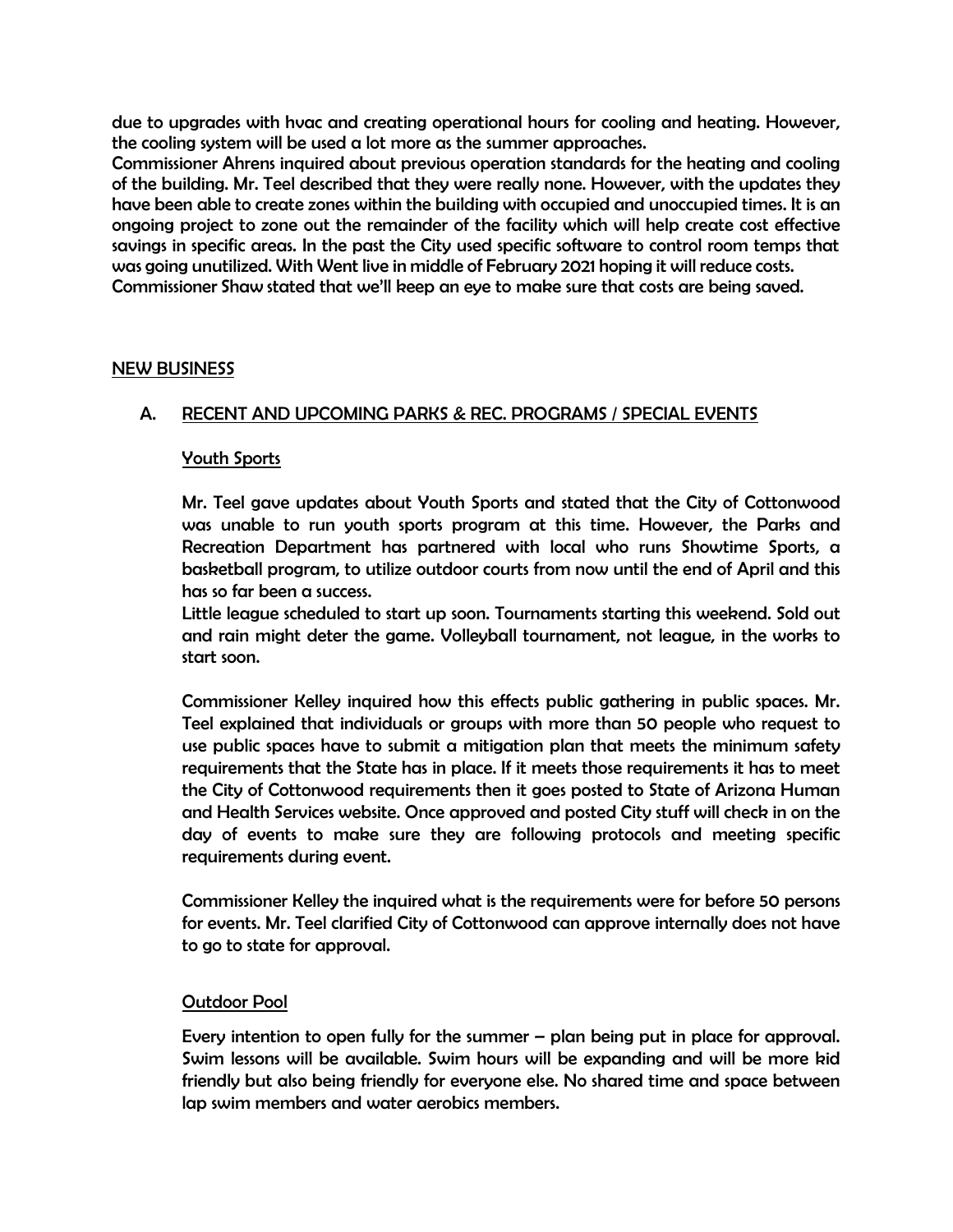Commissioner Shaw expressed her like of the proposed schedule from last year.

### Underwater Easter Egg Hunt and Carnival

Saturday April 3 – 12:00pm – 6:00pm ages 0-10. Participants will enter through gymnasium and play carnival style games. Rotate to pool to collect eggs in the water. Each egg will have a laminated prize inside. Will then exit to party room to trade in prizes and exit through the side door. Not separated by age group. Kept at a 25 limit so do not have to be approved by county or state. Just must follow internal rules by wearing masks and sanitizing shared equipment. Doing this to spacing people out better to meet Covid requirements for social distancing. Received a donation of \$400.00 to get a bounce house.

### B. DISCUSSION ON POSSIBLE RECOMMENDATION ON CHANGES TO THE NEW MONTHLY REPORT

Already received some feedback to the monthly report but here in official capacity – will remove off of future agendas – included to have a formal discussion. Commissioner Shaw asked for clarification if anyone wanted any changes. All is good.

## C. UPDATE ON THE RECREATION PARK MASTER PLAN.

Mr. Teel prepared a PowerPoint presentation to share with the commission. Discussed working with the Department of Housing to finalize the environmental review. Been approved through every other process just need DOH stamp. Then can move on to the next step of the process. Have also been working with Excerplay to create the community engagement process. Public will be able to vote on specific play structure between 4 different designs.

Community will be involved 100 in the process end goal is a play area that the community picked and built together.

Voting mechanisms will include going to various school and doing a presentation and in person vote, will have public forums, and an online form.

Mr. Teel (has slide show going) references various viewpoints of the play structures. The equipment will be 'blocked off' and separated from the soccer fields. The tree lining is what is separating the play structure from soccer field.

Commissioner Ahrens inquired about what type of filling the structure would sit it. Mr. Teel explained that it will be filled with wood chips because it stays ADA complaint longer while being economically efficient. Blue rubber causes issues with mowing, solid rubber mats are not cost effective, and sand does not stay ADA compliant by the end of the day which led to the decision in wood chips.

City will also create in person flyer with a forced ranking system concept for public to go through and vote on the most desired structure. Currently collaborating with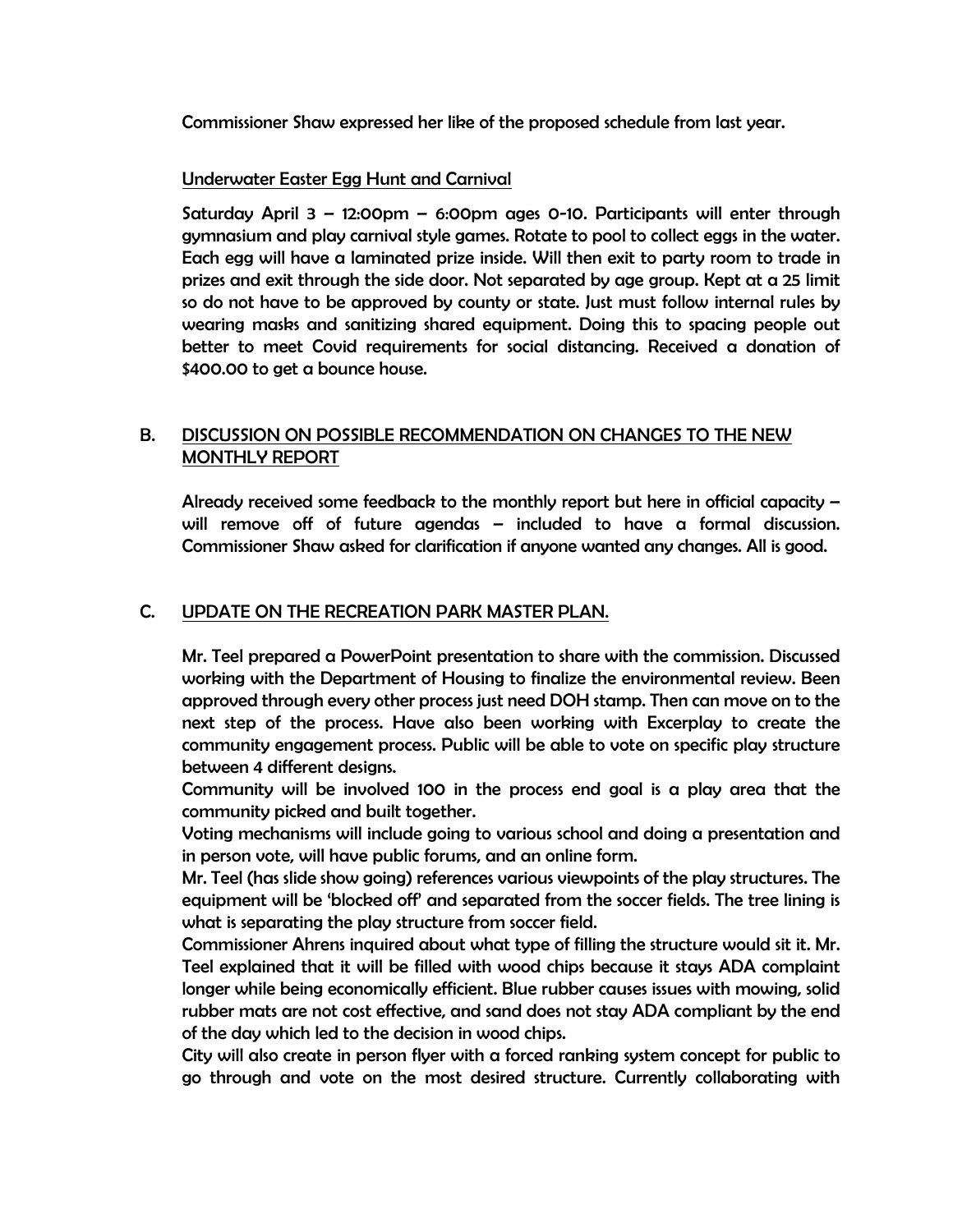flagstaff as they just went through a similar process and will mimic their online voting mechanism.

Each decision concept has an additional 6000 charge making a ''community park build 'will allow to cut costs down. Will reach out to Home Depot to help. If needs to be professionally down it will be. Like pouring concrete. Community build will happen within one weekend. Within a 1 ½ it should be completed.

This location was chosen through the parks and recreation master plan. Plan to start by the end of April first week of May – Specifically completed by July 12.

Was not high on list but it will be interactive and taking equipment to a whole new level. More healthy and ideal for kids.

### D. UPDATE ON THE RIVERFRONT TRAIL.

Mr. Teel gave updates to the Commission on Riverfront Trail. The April timeline is on track to completion even due to weather issues. The updated trail includes additional access points, boulders have been placed for the intention of off road vehicles, orange security tape blocks off the community rock garden. Goal is to create a decorative careens if we get enough rocks in the community rock garden for the start of the trail head.

The community rock garden was started during spirit week during Valentine's. None of the rocks would be near river.

Overall project is going well, big and wide. It will eventually connect all the way around riverfront park the where the play equipment is and be a 2 mile circle. Will not go under bridge on 10<sup>th</sup> street but will connect to the jail trail.

## E. BOARD AND COMMISSION CONSOLODATION DISCUSSION.

Mr. Teel stated that there is no additional info but the goal is to decommission and recreate as a work group. The idea is eliminating the open meeting so we could have more flexibility. Rudy Rodriguez, Deputy City Manager, described the benefits of decommissioning such as the group can decide what is needed and what is not such as an agenda and meeting minutes. Will be able to have open discussions without be confined to agendas, no quorums. Can make additional decision such as post meeting minutes online if wanted but not required. Commissioner Shaw inquired about timeline – Mr. Rodriguez stated will we plan to take this proposal to City council in May. Commissioner Kelley inquired if it was a City decision or a Parks and Recreation decision. Mr. Teel explained that it was City decision to consolidate the number of commissions that we actually have which was a direction from City Council.

## F. FUTURE AGENDA ITEMS SUGGESTIONS

Bring back Parks and Recreation Master Plan with updates for Kids Park Bring 4<sup>th</sup> of July updates?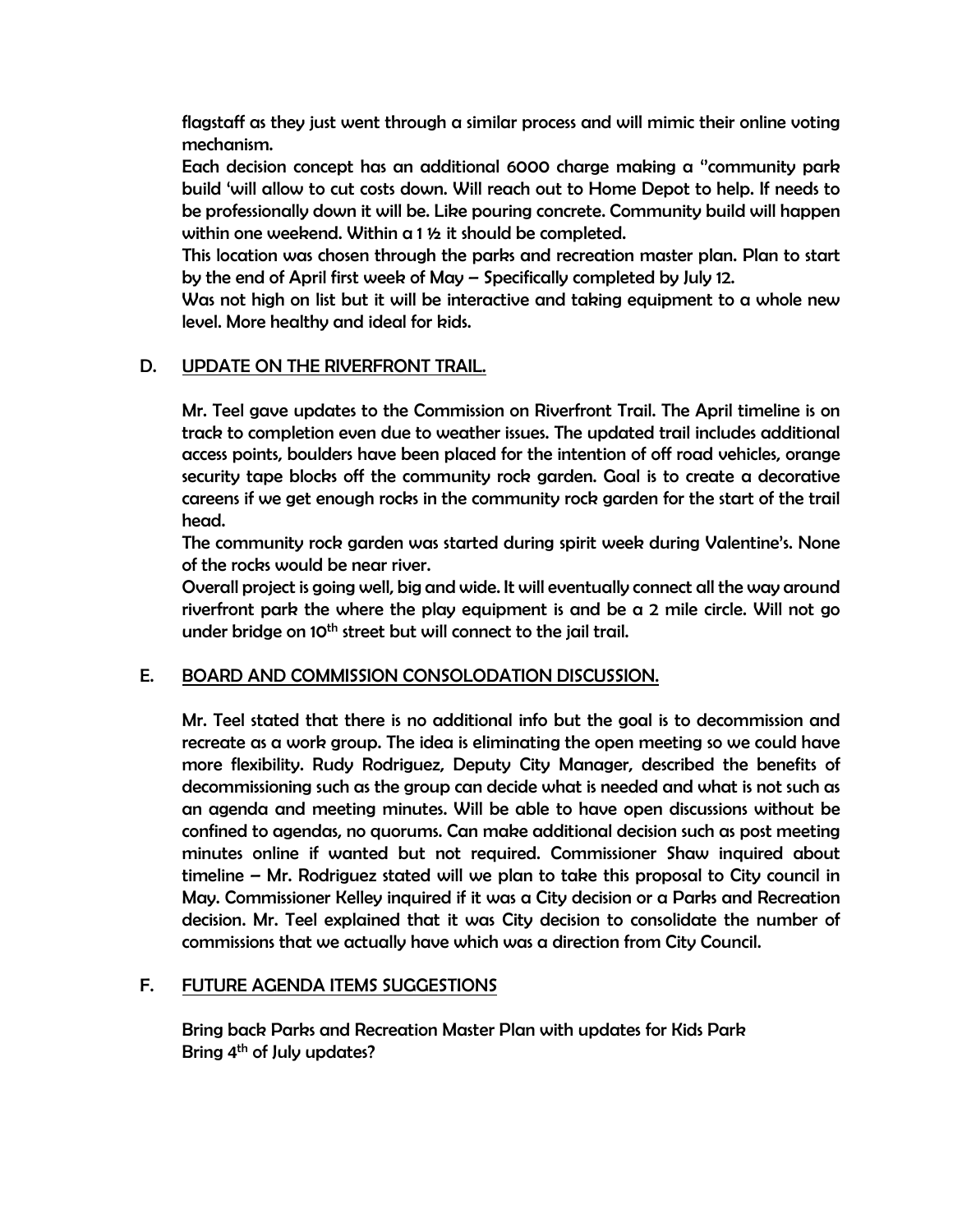# ADJOURNMENT

Commissioner Shaw motioned to adjourn the meeting. Chairmen Hulse seconded the motion. Meeting was adjourned at 6:02 pm.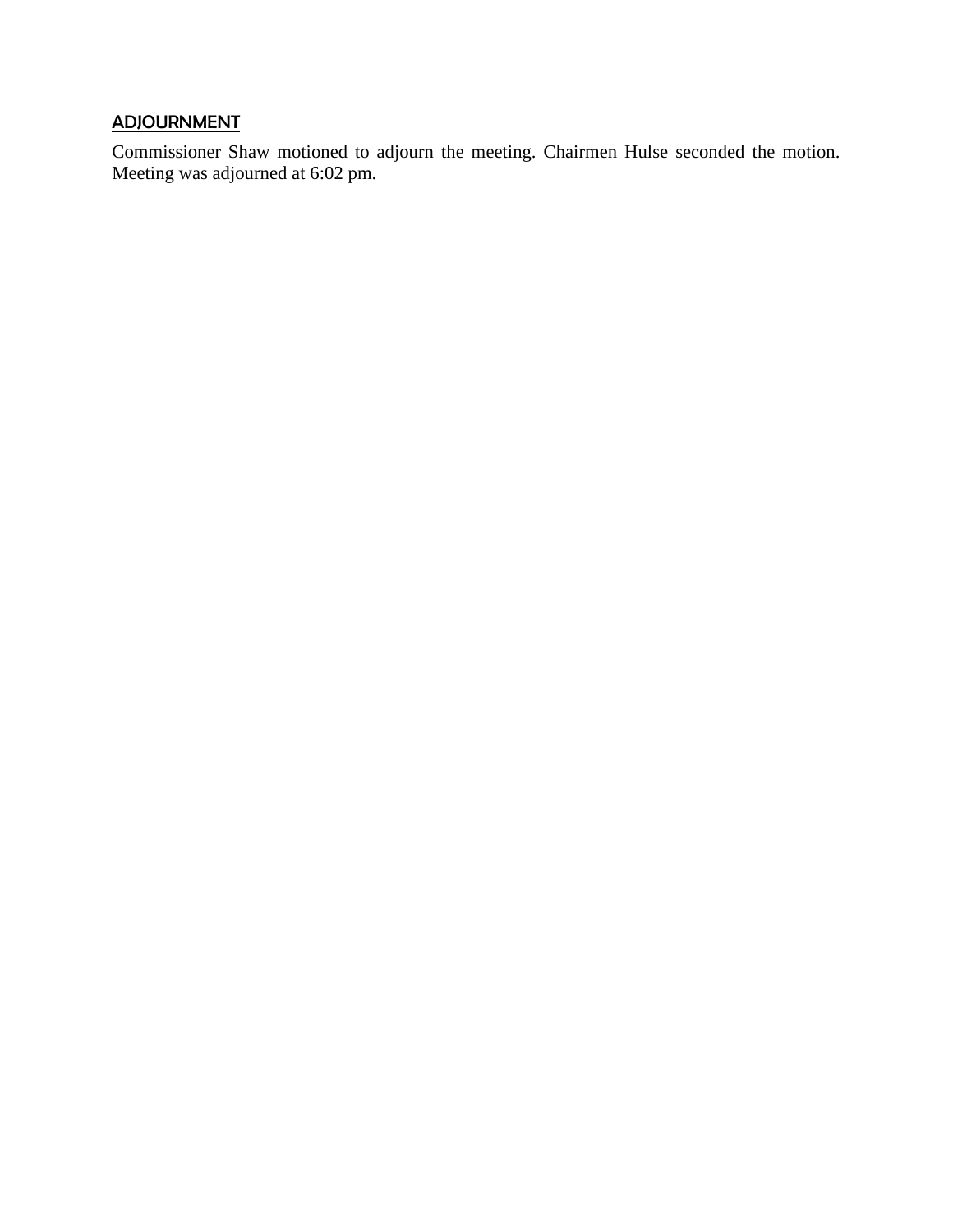### **Cottonwood Recreation Center Overview March 2021**



**Numbers accurate as of 04/09/2021**



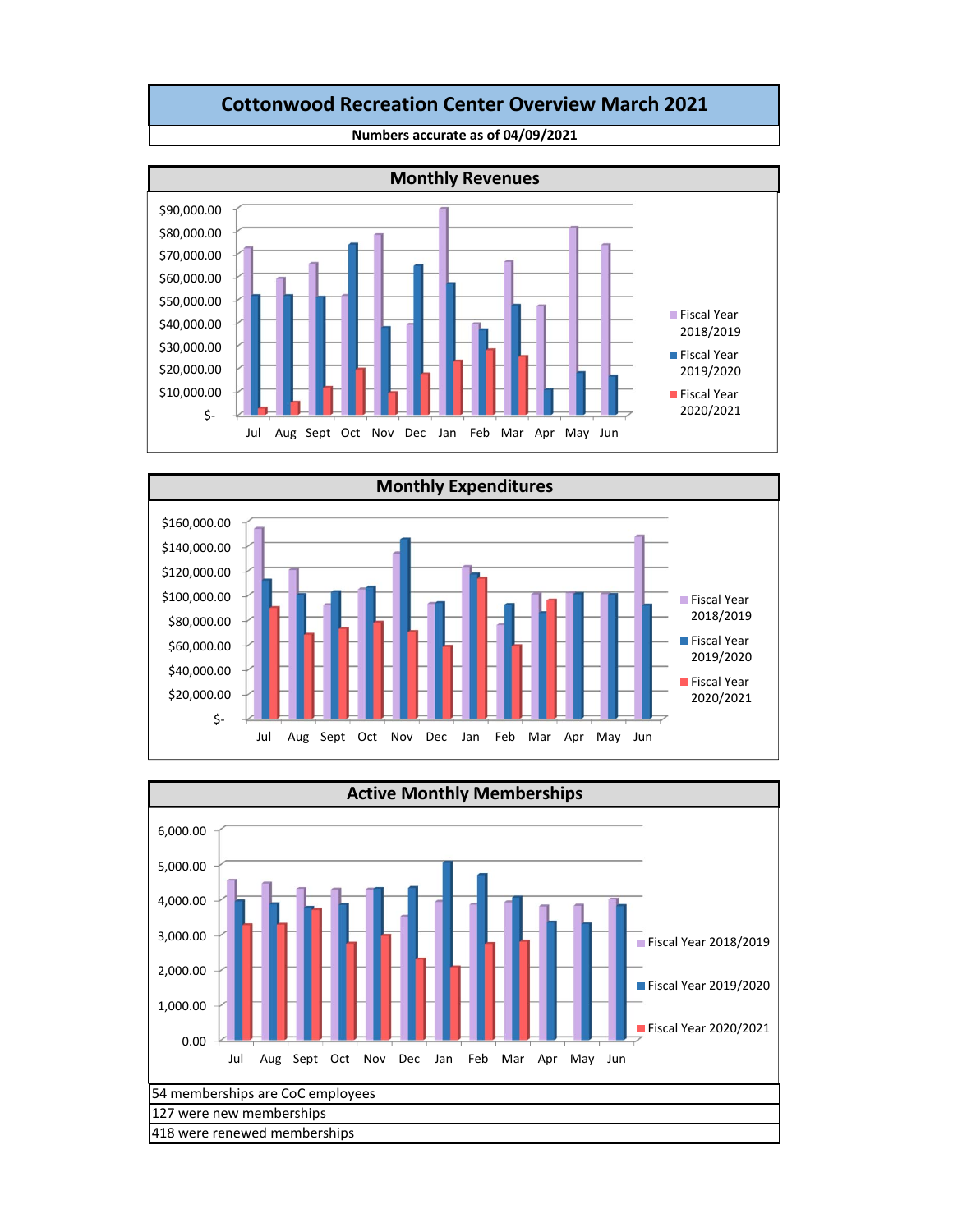

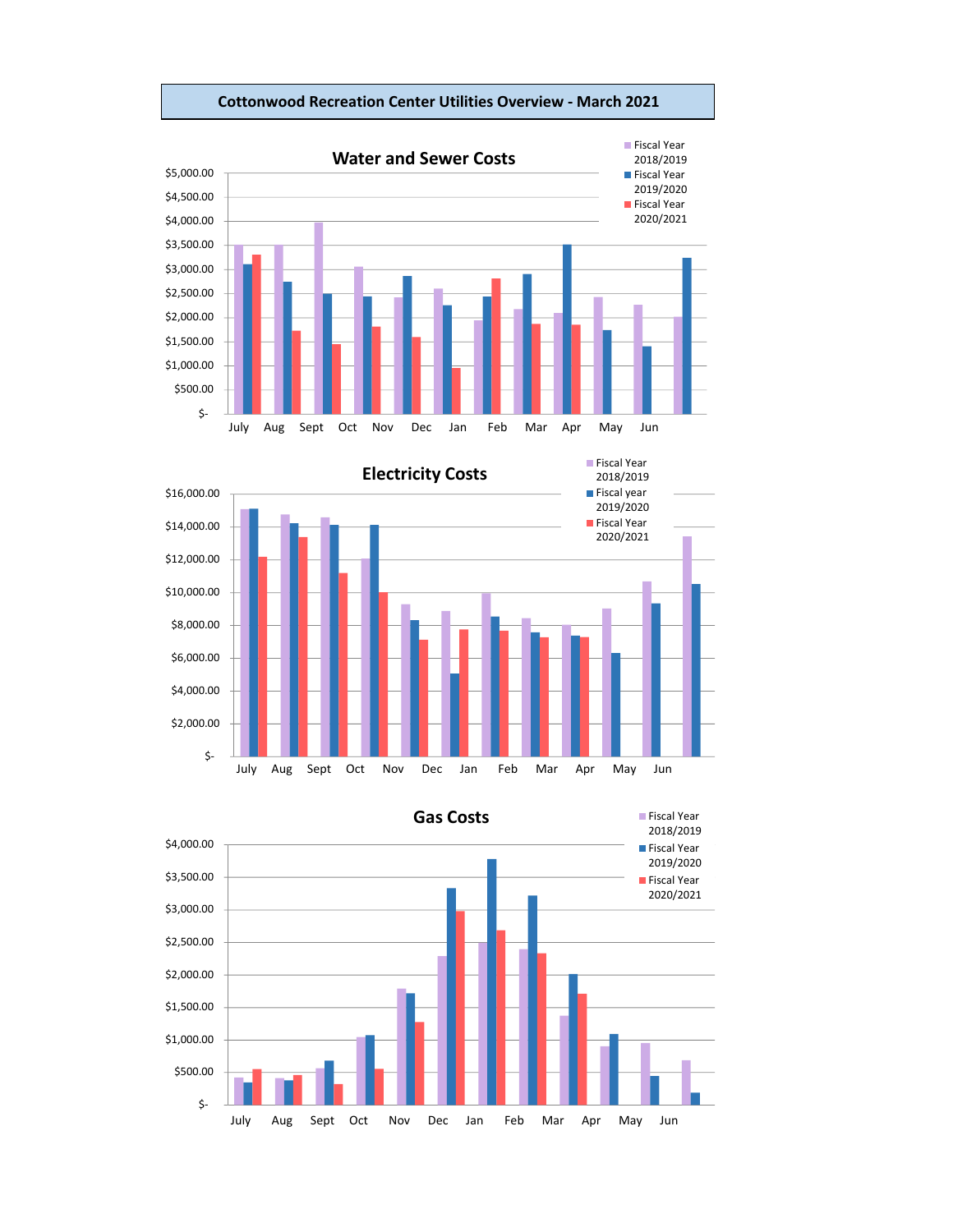# **Cottonwood Recreation Center Monthly Report ‐ March 2021**

Numbers accurate as of 4/09/2021

February 2021 numbers updated as of 04/02/2021

|                            |                                           | <b>Monthly Scan-Ins</b> |          |  |  |  |  |
|----------------------------|-------------------------------------------|-------------------------|----------|--|--|--|--|
| <b>Membership Overview</b> | Mar-20                                    | Feb-21                  | $Mar-21$ |  |  |  |  |
|                            | 15,263                                    | 7.641                   | 7,939    |  |  |  |  |
|                            | <b>Average Active Monthly Memberships</b> |                         |          |  |  |  |  |
|                            | Mar-20                                    | <b>Feb-21</b>           | $Mar-21$ |  |  |  |  |
|                            | 5,194                                     | 2.748                   | 2,813    |  |  |  |  |

|                                |                    | Day Passes    |          |  |  |  |
|--------------------------------|--------------------|---------------|----------|--|--|--|
| <b>Non Membership Overview</b> | Mar-20             | Feb-21        | $Mar-21$ |  |  |  |
|                                | 1365               | 523           | 792      |  |  |  |
|                                | <b>Punch Cards</b> |               |          |  |  |  |
|                                | Mar-20             | <b>Feb-21</b> | $Mar-21$ |  |  |  |
|                                | -                  | h             | 50       |  |  |  |

| <b>Revenues</b>               |        |           |          |           |  |                     |  |  |
|-------------------------------|--------|-----------|----------|-----------|--|---------------------|--|--|
| <b>Account Description</b>    | Feb-21 |           | $Mar-21$ |           |  | <b>Year to Date</b> |  |  |
| <b>Recreation Center Fees</b> |        | 26,662.75 | S        | 25,070.25 |  | 137,435.83          |  |  |
| <b>Recreation Center</b>      | 673.42 |           |          | 120.45    |  | 1,291.58            |  |  |
| Classes/Programs              |        |           |          |           |  |                     |  |  |
| <b>Recreation Center</b>      | 710.00 |           |          |           |  |                     |  |  |
| <b>Building Rental</b>        |        |           |          |           |  | 4,810.00            |  |  |
| <b>Overall Total:</b>         |        | 28,046.17 |          | 25,190.70 |  | 143,537.41          |  |  |

| <b>Expenditures</b>        |  |               |                     |           |  |            |  |  |  |
|----------------------------|--|---------------|---------------------|-----------|--|------------|--|--|--|
| <b>Account Description</b> |  | <b>Feb-21</b> | <b>Year to Date</b> |           |  |            |  |  |  |
| <b>Employees</b>           |  | 48,417.60     |                     | 45,048.13 |  | 404,541.48 |  |  |  |
| Other Expenses             |  | 21.439.51     |                     | 51,076.52 |  | 343.079.74 |  |  |  |
| <b>Overall Total:</b>      |  | 69,857.11     |                     | 96,124.65 |  | 747.621.22 |  |  |  |

| <b>Quarterly Cost Recovery</b> |                                                                         |                |                |  |  |  |  |  |  |
|--------------------------------|-------------------------------------------------------------------------|----------------|----------------|--|--|--|--|--|--|
| <b>Month</b>                   | FY 2019                                                                 | <b>FY 2020</b> | <b>FY 2021</b> |  |  |  |  |  |  |
| <b>January</b>                 | 72.77%                                                                  | 48.54%         | 20.40%         |  |  |  |  |  |  |
| February                       | 51.75%                                                                  | 42.33%         | 40.15%         |  |  |  |  |  |  |
| March                          | 65.75%                                                                  | 55.20%         | 26.21%         |  |  |  |  |  |  |
|                                | <b>Year to Date Cost Recovery</b>                                       |                |                |  |  |  |  |  |  |
|                                | <b>March FY 20-21</b><br><b>March FY 18-19</b><br><b>March FY 19-20</b> |                |                |  |  |  |  |  |  |
| Revenues                       | 66,436.20                                                               | 47,452.70<br>S | 143,537.41     |  |  |  |  |  |  |
| Expenditures                   | 101,050.24                                                              | 85,966.33      | 713,236.25     |  |  |  |  |  |  |
| <b>Cost Recovery:</b>          | 65.75%                                                                  | 55.20%         | 20.12%         |  |  |  |  |  |  |

| <b>Utilities</b>        |  |                       |  |                          |  |                       |  |  |  |
|-------------------------|--|-----------------------|--|--------------------------|--|-----------------------|--|--|--|
| <b>Name</b>             |  | <b>March FY 19-20</b> |  | <b>February FY 20-21</b> |  | <b>March FY 20-21</b> |  |  |  |
| <b>Water and Sewage</b> |  | 3,522.54              |  | 1,870.51                 |  | 1,851.69              |  |  |  |
| Electric                |  | 7,378.52              |  | 7,270.42                 |  | 7,285.32              |  |  |  |
| Gas                     |  | 2,014.93              |  | 2,332.02                 |  | 1,714.86              |  |  |  |
| <b>Overall Total:</b>   |  | 12.915.99             |  | 11.472.95                |  | 10,851.87             |  |  |  |